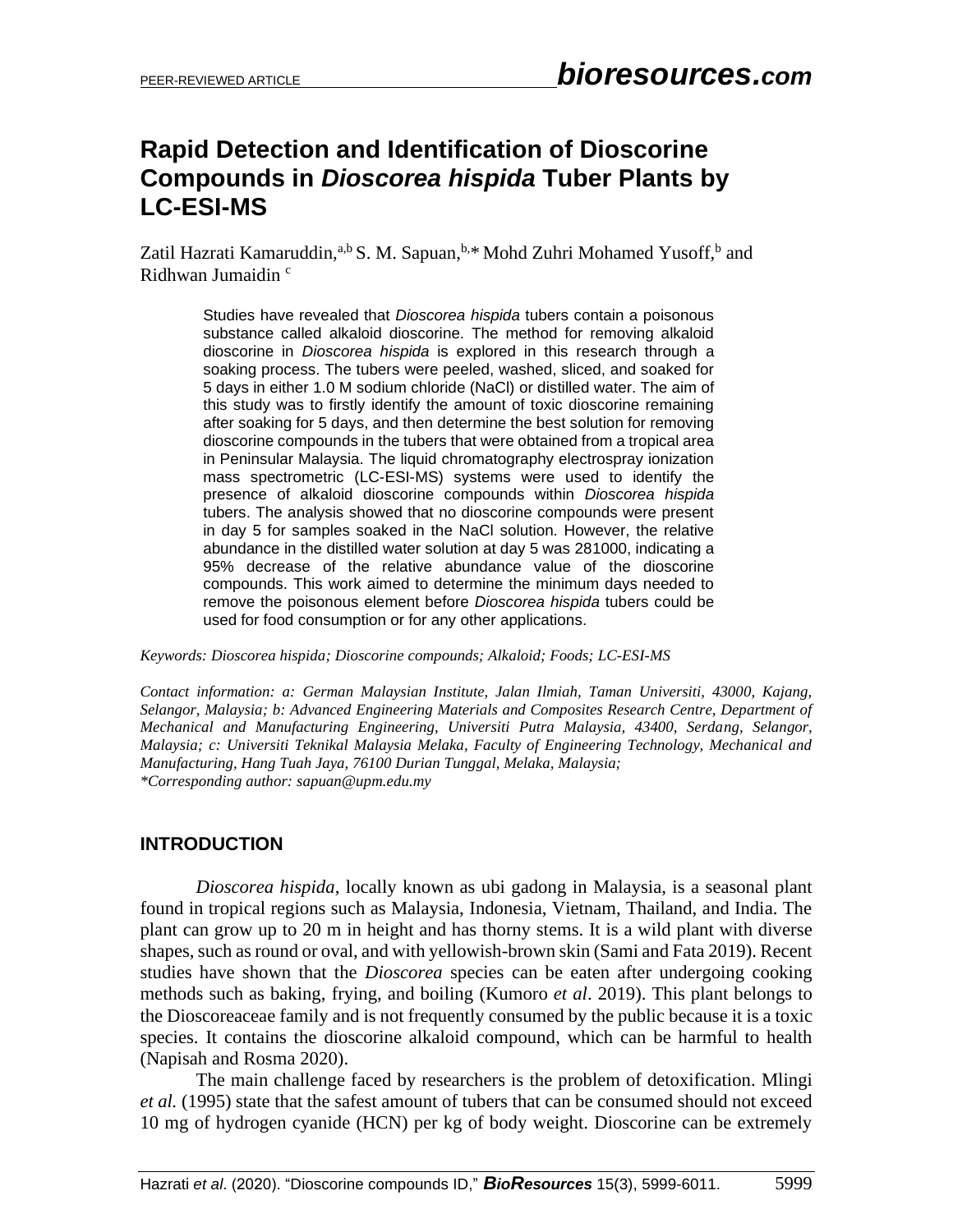harmful to humans and may result in poisoning with symptoms ranging from vomiting, nausea, stomach pains, and health complications (Gunawan *et al*. 2019). Dioscorine is a water-soluble alkaloid compound within *Dioscorea hispida* and has the molecular formula of  $C_{13}H_{19}O_2N$ , which is exceptionally toxic. It is well established regarding the tuber's toxicity in the environment and is generally consumed after undergoing a toxic removal process of the dioscorine compound (Irmayadani *et al*. 2019).

In recent times, there has been growing attention in the agricultural sector for developing biodegradable plastics using *Dioscorea hispida* tubers, sugar palm (Ilyas *et al.* 2018, 2019a, 2019b), sago (Halimatul *et al.* 2019a, 2019b), bengkuang (Syafri *et al.* 2019), potato (Jumaidin *et al.* 2019a), cassava (Jumaidin *et al.* 2019b, 2020), and corn starch (Edhirej *et al*. 2017). The main form of carbohydrates in natural tubers is starch, which has a high percentage of energy contribution to the human diet (Sanyang *et al*. 2018; Ilyas and Sapuan 2020; Nazrin *et al.* 2020). However, plastics developed from *Dioscorea hispida* starch have definite drawbacks in their structural stability compared to conventional plastics, which are known for their stiffness (Navia and Villada 2005). The *Dioscorea hispida* tubers are natural fibers with an abundant source of starch and contain lignin, cellulose, hemicellulose, and fibers (Hamid *et al*. 2019). There are currently only a few published studies focusing on the toxicity removal in *Dioscorea hispida* tubers and their applications. However, there is no information on the specific duration for removing dioscorine from *Dioscorea hispida* tubers through a soaking method with sodium chloride or distilled water. It has been reported that sodium chloride solution for soaking process caused differences in osmosis pressure outside and inside the material. The osmosis diffusion occurred from the inner parts of soaked *Dioscorea hispida* tubers due to the different osmosis pressure after the material being soaked in the sodium chloride solution (Kresnadipayana and Waty 2019).

Liquid chromatography-mass spectrometry is commonly used in many research fields such as in food and safety, environmental, pharmaceuticals, and industrial material purposes (Lee *et al*. 2019). Studies explain liquid chromatography as the separation of compound elements of a sample according to their retention strength for immobile or mobile phases by identifying the separated elements using electrical conductivity followed by LC-MS specifications (Su *et al*. 2019). Recent research has been largely exploratory in nature for the detection of primary substances as references, using time retention and peak intensity (Barbieri and Heard 2019). An early example of chromatography research includes determining the best resolution of qualifying and quantifying substances. However, the chromatography process can be tough for simultaneous multiple analyses (Vinale *et al*. 2020). Twenty cohort study analyses examined the relationship between mass spectrometry (MS), which uses strongly sensitive identification techniques, and the ionization of sample components using multiple methods (Jalal *et al*. 2018). It was found that the separation of resulting ions in a vacuum was according to the mass charge ratios as well as the intensity of each ion (Brown and Carmical 2019).

The role of the mass spectra provided by MS is to specify the concentration position of ions and has shown that mass is the precise information for certain molecules, together with the ability of MS to obtain direct information for identifying a single component. However, it is different for multiple components to analyze the spectra (Naz *et al*. 2019). Although some previous research has been carried out on the method to identify dioscorine compounds such as ultraviolet-visible spectrometry (Kresnadipayana and Waty 2019), TLC densitometry, and TLC image analysis (Sasiwatpaisit *et al*. 2014), no studies have been found which used LC-MS technique. Hence, the combination of LC-MS systems can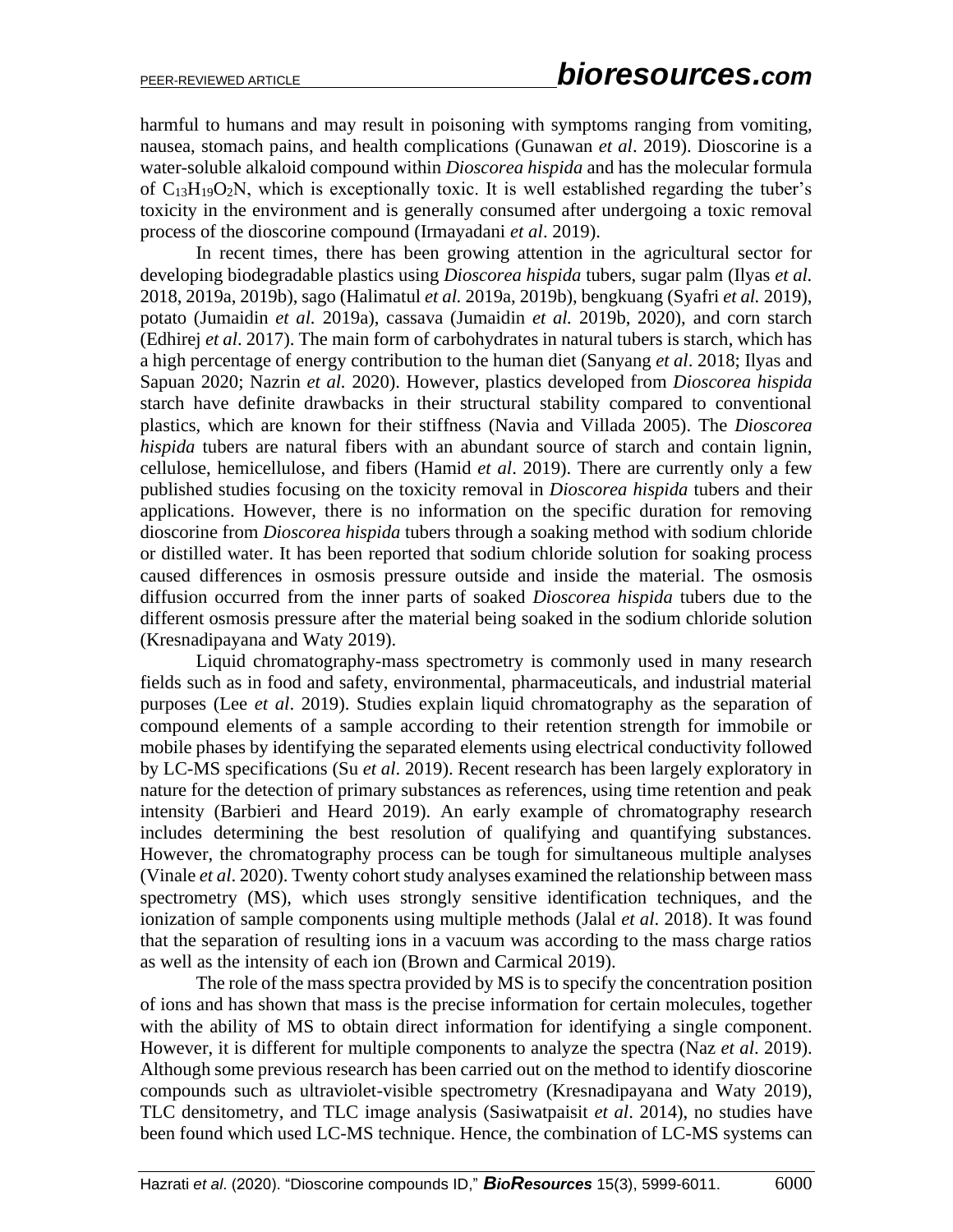be used to identify the alkaloid dioscorine compounds in *Dioscorea hispida* tubers (Hajšlová *et al*. 2018). This is important for determining the amount of dioscorine compounds in *Dioscorea hispida* tubers that can be used for food consumption or any other applications (Leete and Michelson 1988). To date, little reliable evidence is present on the types of solutions that can be used for removing dioscorine in *Dioscorea hispida*. This study aimed to determine the dioscorine toxic compound present in *Dioscorea hispida* tubers after 5 days of soaking through an LC-MS analysis. The *Dioscorea hispida* tubers were obtained from tropical areas in Peninsular Malaysia and their potential use in the development of biocomposites was investigated.

### **EXPERIMENTAL**

#### **Materials**

*Dioscorea hispida* was obtained from fresh tubers from Kuala Terengganu, Malaysia. For the experiment, these tubers went through a process for removing the poisonous element, alkaloid dioscorine. The *Dioscorea hispida* tubers were extracted following the method employed by Mohd. Hori *et al*. (2016). Two different types of solutions were prepared: 1.0 M sodium chloride (NaCl) and distilled water. The tuber pieces were soaked for 5 days in each solution. The NaCl was supplied by Evergreen Engineering and Resources in Sdn Bhd., Malaysia and was used as the solution for removing the toxic elements in *Dioscorea hispida*.

#### **Sample Preparation**

The *Dioscorea hispida* (Fig. 1a,b) was cleaned (Fig. 1c) and cut into pieces using a slicer blade having 3 mm thickness, as shown in Fig. 1d. The pieces were weighed using a digital weighing scale into 25 g portions, and 5 samples were prepared for the 1.0 M NaCl and distilled water solutions. The samples were then soaked for 5 days in 500 mL of the selected solutions (Fig. 1e). After the soaking process, the samples of *Dioscorea hispida* tubers went through a blending process (Philips NL 9206AD) to produce a solution mixture as preparation for LC-MS (Agilent 6520 Accurate-Mass Q-TOF) alkaloid dioscorine detection.

### **Liquid Chromatography**

Liquid chromatography-mass spectrometry (LC-MS) was applied to identify the alkaloid dioscorine compound in the solution mixture of *Dioscorea hispida* tubers after soaking completion based on days 1, 2, 3, 4, and 5. An Agilent 1290 Infinity LC system Santa Clara, CA, USA) coupled with an Agilent 6520 Accurate-Mass Q-TOF mass spectrometer with dual ESI source was used, and the concentration samples were spun at 15000 rpm for 15 min.

The chromatography process was a compound separation method in which two or more elements were separated and optionally spread between two unmixable stages. Liquid chromatography (LC) was performed on an Agilent Zorbax Eclipse XDB-C18 column (narrow-bore 2.1 x 150 mm, 3.5-micron particle size) at 25 °C. The combination of ultrapurified water  $(H_2O)$  and acetonitrile  $(CH_3CN)$  was employed as the mobile phase. The chromatography was conducted using an isocratic mixture and a linear gradient of ACN, which were 5% at 0 to 5 min, 5 to 100% at 5 to 20 min, and 5 to 100% at 20 to 25 min. The column was flushed with acetonitrile at the end of the chromatographic process and re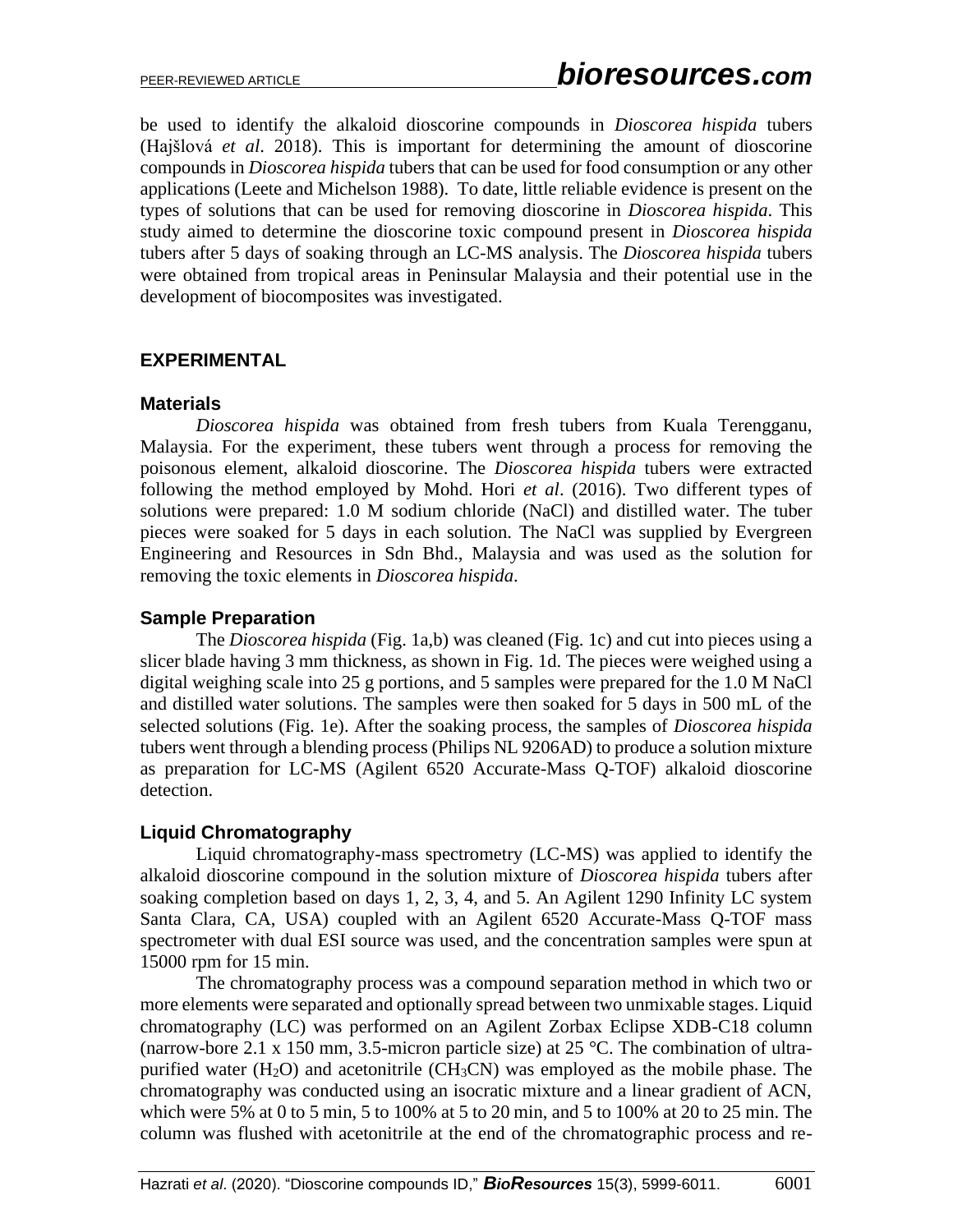equilibrated for 5 min between individual runs. The flow rate was 0.5 mL/min and the injection volume was 1.0 µL.



**Fig. 1.** (A) Irregular-shaped tubers, (B) yellowish-brown *Dioscorea hispida,* (C) peels of *Dioscorea hispida* tubers, (D) slices of *Dioscorea hispida* tubers, (E) soaking process of tubers in 1.0 M NaCl and distilled water solutions

### **Mass Spectrometry**

The positive and negative ion LC-MS spectra were obtained on an ion trap Agilent MassHunter Qualitative Analysis B.07.00 using electrospray ionization (ESI). The analysis identified the polarity after optimizing the instrument settings on the ion charge condition and scanning speed. Nitrogen was applied as a drying gas with a flow rate of 10 L/min, as well as a nebulizer gas at a pressure of 412 kPa. The nebulizer temperature was fixed at 300 °C. The mass spectrometer was recorded in the range between 100 to 3200 m/z, the fragmentor voltage was set at 125 V, and the skimmer voltage was at 65 V.

### **Compound Identification**

In the compound database structure, the MS data of the original compounds were kept in a library as storage data to be used in the Agilent software. Every sample of the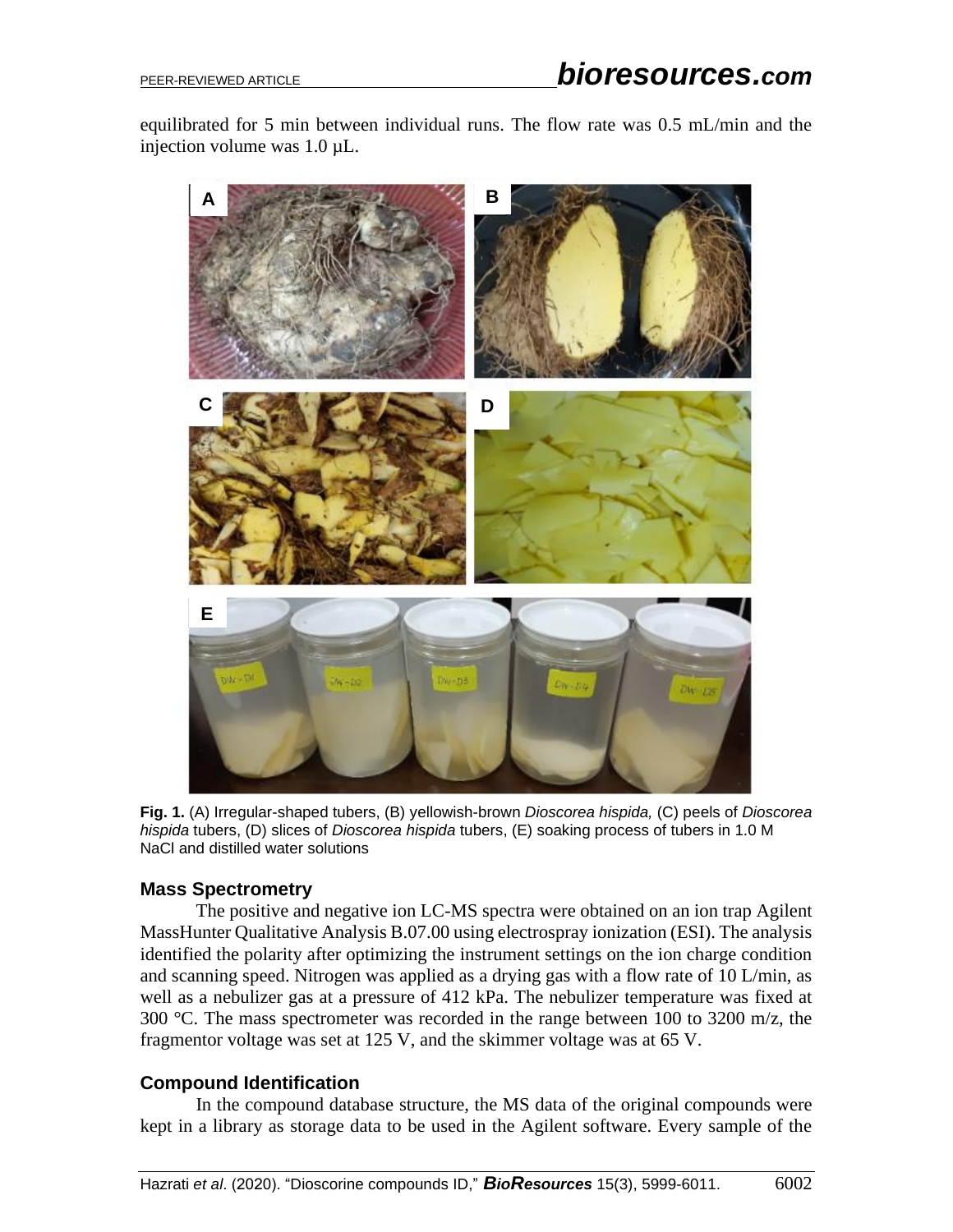specimen was analyzed by MS and the process data were recorded. The fragmentation patterns from the LC-MS results of the unknown compound were cross-checked against those in the library for positive compound identification. Figure 2 presents the compound structure of dioscorine in the *Dioscorea hispida* tubers.



**Fig. 2.** Dioscorine compound structure (Abiodun *et al*. 2009)

### **RESULTS AND DISCUSSION**

#### **Dioscorine Identification by LC-ESI-MS Analysis**

Table 1 provides the experimental data of the *Dioscorea hispida* soaked in distilled water for 5 days. The results indicate that the dioscorine compound composition clearly showed a decreasing trend of relative abundance values. The dioscorine compound screening used a positive polarity mode from day 1 until day 5. However, there was a 95% significant difference between the amount of relative abundance of dioscorine compound for the sample DW-D1 (5373789) to DW-D5 (280835.53). Strong evidence of retention time  $(R_t)$  was shown in Table 1, resulting in the positive correlation that the number of days for the soaking process should be increased to remove the toxic elements.

Table 2 provides the experimental data of the soaking process for the *Dioscorea hispida* samples in the NaCl solution. A substantial difference can be seen at SC-D1 (375851.63) and SC-D4 (7141.75). However, the sample SC-D5 detected no dioscorine compound on day 5. The result of soaking *Dioscorea hispida* tubers in the NaCl solution presented more successful findings compared to the distilled water solution. The NaCl solution removed the alkaloid dioscorine more rapidly (approximately 98% amount of relative abundance) compared to distilled water (Kresnadipayana and Waty 2019). The correlation factor is related to different pH of the solutions. Sodium chloride was more neutral with a pH 7, while distilled water was slightly acidic with a pH of 5.8 (Hudzari *et al*. 2012). The abundance amount of dioscorine from these findings specifically supports the hypothesis that the NaCl solution is a better medium for the soaking process and can efficiently remove the poisonous element in *Dioscorea hispida* tubers (Biswal and Bozormer 1991).

As shown in Tables 1 and 2, the retention time  $(R_t)$  increased for samples DW-D1 (1.648) to DW-D5 (1.715) in distilled water and SC-D1 (1.693) to SC-D4 (1.718) in the NaCl solution. These results are consistent with the data obtained from the time measurements taken when the solute passed through the column during the LC-MS analysis. Figure 3 presents a graph comparison regarding the amount of relative abundance in *Dioscorea hispida* tubers and the different days and solutions used.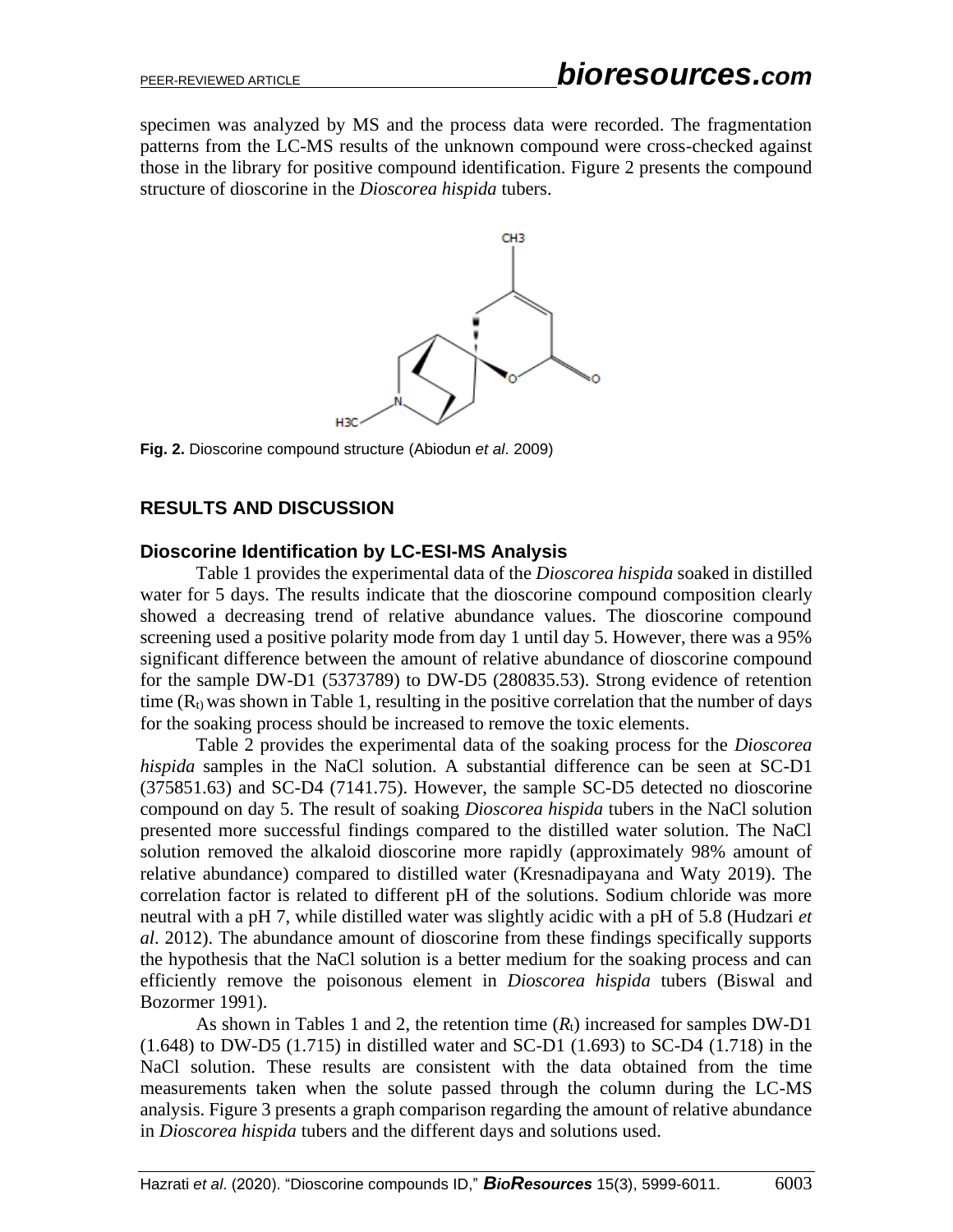

**Fig. 3.** Relative abundance values in D*ioscorea hispida* for different days and solutions

| <b>Table 1.</b> Distilled Water Samples: Polarity, Relative Abundance, Retention Time |  |
|---------------------------------------------------------------------------------------|--|
| at MS Obtained with Dual ESI Sources of Dioscorine Compound                           |  |

| Samples           | Compound          | Polarity        | Relative Abundance | Retention Time $(R_t)$ |
|-------------------|-------------------|-----------------|--------------------|------------------------|
| DW-D1             | <b>Dioscorine</b> | Positive        | 5373789            | 1.648                  |
| DW-D <sub>2</sub> | <b>Dioscorine</b> | <b>Positive</b> | 3806964.25         | 1.661                  |
| DW-D <sub>3</sub> | <b>Dioscorine</b> | Positive        | 1751439.63         | 1.679                  |
| DW-D4             | <b>Dioscorine</b> | Positive        | 511627.91          | 1.707                  |
| DW-D <sub>5</sub> | Dioscorine        | Positive        | 280835.53          | 1.715                  |

**Table 2.** Sodium Chloride Samples: Polarity, Relative Abundance, Retention Time at MS Obtained with Dual ESI Sources of Dioscorine Compound

|  | Samples           | Compound          | <b>Polarity</b> | Relative Abundance | Retention Time $(R_t)$ |
|--|-------------------|-------------------|-----------------|--------------------|------------------------|
|  | SC-D1             | Dioscorine        | Positive        | 375851.63          | 1.693                  |
|  | SC-D <sub>2</sub> | <b>Dioscorine</b> | Positive        | 231581.36          | 1.705                  |
|  | SC-D <sub>3</sub> | <b>Dioscorine</b> | Positive        | 46796.39           | 1.713                  |
|  | SC-D4             | Dioscorine        | Positive        | 7141.75            | 1.718                  |
|  | SC-D <sub>5</sub> | Dioscorine        | Positive        |                    | -                      |

### **LC-ESI-MS Spectrum and Fragmentation Pathways for Dioscorine**

The LC-MS analysis using ESI is the most popular for identifying the dioscorine compound (Della-Flora *et al*. 2019). Following the present results, these studies have demonstrated that the dioscorine compound had been protonated to the positive mode. It is possible that the mobile phase of 0.1% formic acid enhanced the sensitivity and protonation. The soft ionization techniques produced very little fragmentation, which provides evidence on the molecular mass of the compound (Naz *et al*. 2019).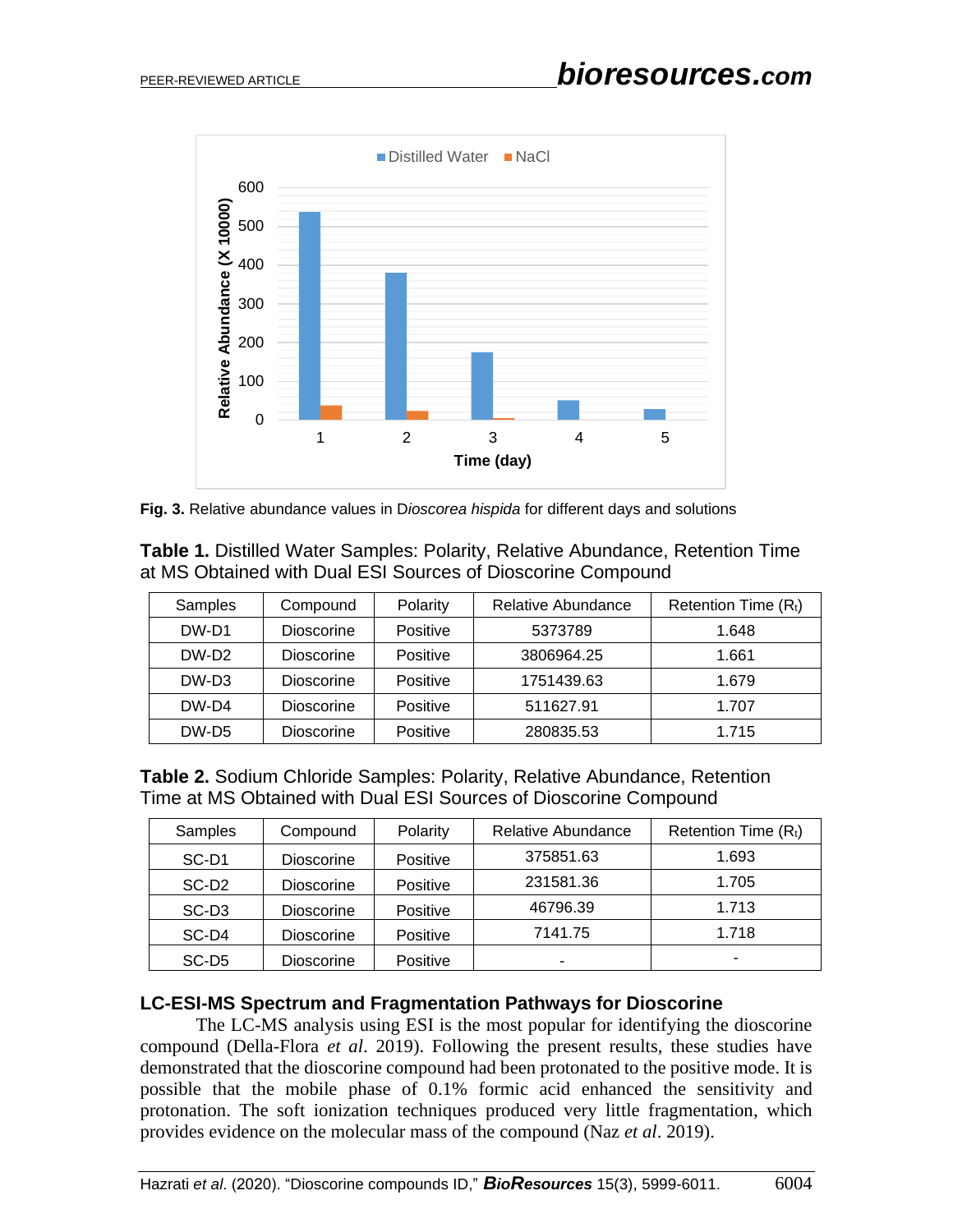

**Fig. 4.** Fragment ion spectra in MS analysis of dioscorine compound for distilled water: (a) DW-D1, (b) DW-D2, (c) DW-D3, (d) DW-D4, and (e) DW-D5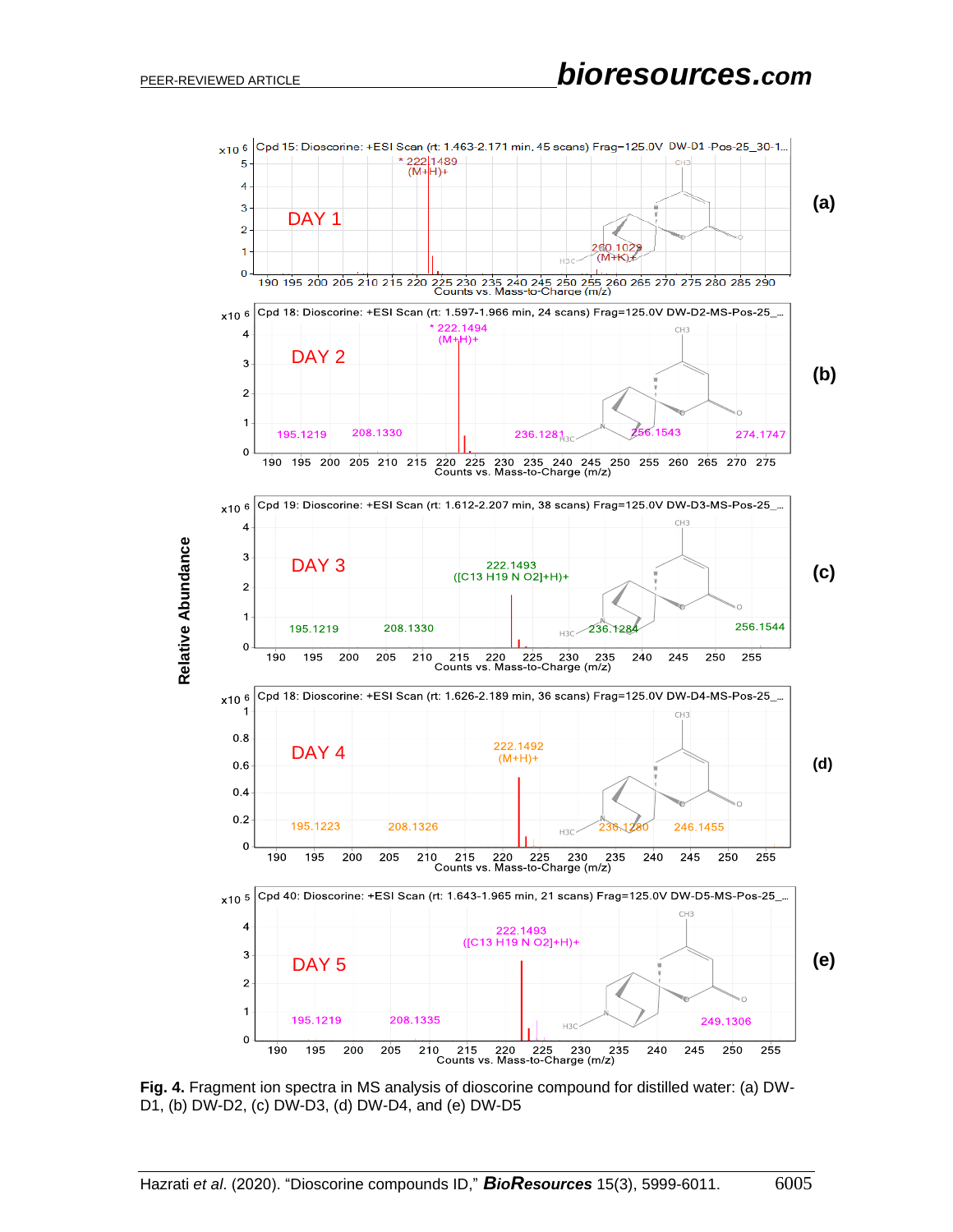Another possible explanation for the results obtained from the MS analysis (Tables 1 and 2), could be that the liquid-liquid protocols coupled with the LC-ESI-MS based on the selected particle size column for the toxic compounds. The dioscorine compound was identified in the positive ion mode ESI-MS/MS spectra and transferred into the library by using the matches fit score from the dioscorine compound value. The chromatographic separation processin the *Dioscorea hispida* tuber samples was set by the mass spectrometer to scan the mass range with the upper mass limit. It was identified by the highest molecular weight of the subject compound analysis and the smaller limit by the background of ions. The final scanning process of the samples was stored, and the total ion intensities was produced. The total ion current was stored and computed for the result analysis (Badoud *et al*. 2010). These are important findings for the retention times of the longest retained component, which were scanned by the mass spectrometer to obtain the data for processing. This is particularly useful for subsequent spectral analyses, which were based on the total ion (TIC) trace obtained from the *Dioscorea hispida* tuber mixtures. These are due to the appropriate time by retaining the longest retention time and producing the data available for processing. Figure 4 presents the mass spectrometer analysis obtained from the investigation of *Dioscorea hispida* tubers in the distilled water solution. The first set of analyses examined the identification of the alkaloid dioscorine after 5 days of soaking. The relative abundance amount remarkably decreased from DW-D1 to DW-D5.

Interestingly, the *Dioscorea hispida* in the NaCl solution also presented a more rapid decrease of relative abundance from SC-D1 to SC-D4. These results are likely to be related to the osmosis diffusion action when the immersion of *Dioscorea hispida* tubers using sodium chloride (NaCl) solution is carried out. The osmosis reaction is influenced by the concentration gradient. The higher concentration gradient of sodium chloride, the faster the osmosis reaction will occur (Kresnadipayana and Waty 2019). Table 2 shows that the dioscorine alkaloid content was not detected in sample SC-D5, indicating that the *Dioscorea hispida* tubers are safe for consumption or to be used for other purposes. The *m/z* ratios coverage of the mass spectrum was produced, whereby the single mass spectrum was provided with complete analytical information for each *Dioscorea hispida* tuber sample (Müller *et al*. 2000). These results are consistent with the research and suggest that the use of the sodium chloride solution is quicker in removing the alkaloid in *Dioscorea hispida* tubers compared to distilled water solution, as shown in Fig. 5 (Oellig and Schmid 2019), which is crucial because the compound may cause food poisoning depending on the toxicity content of the tuber.

The availability of toxic dioscorine was a concern, but the usage of sodium chloride made it easier and faster to remove. This method can effectively minimize the time of preparing *Dioscorea hispida* compared to soaking in a flowing river water for 7 days, which was demonstrated as a technique for removing the dioscorine compound (Roslan *et al.* 2012). Recent studies have been accomplished regarding the application of pesticides, which can benefit from the soaked water technique for *Dioscorea hispida*. The advancements of food products from *Dioscorea hispida* will produce a safer outcome for human consumption (Hudzari *et al*. 2012).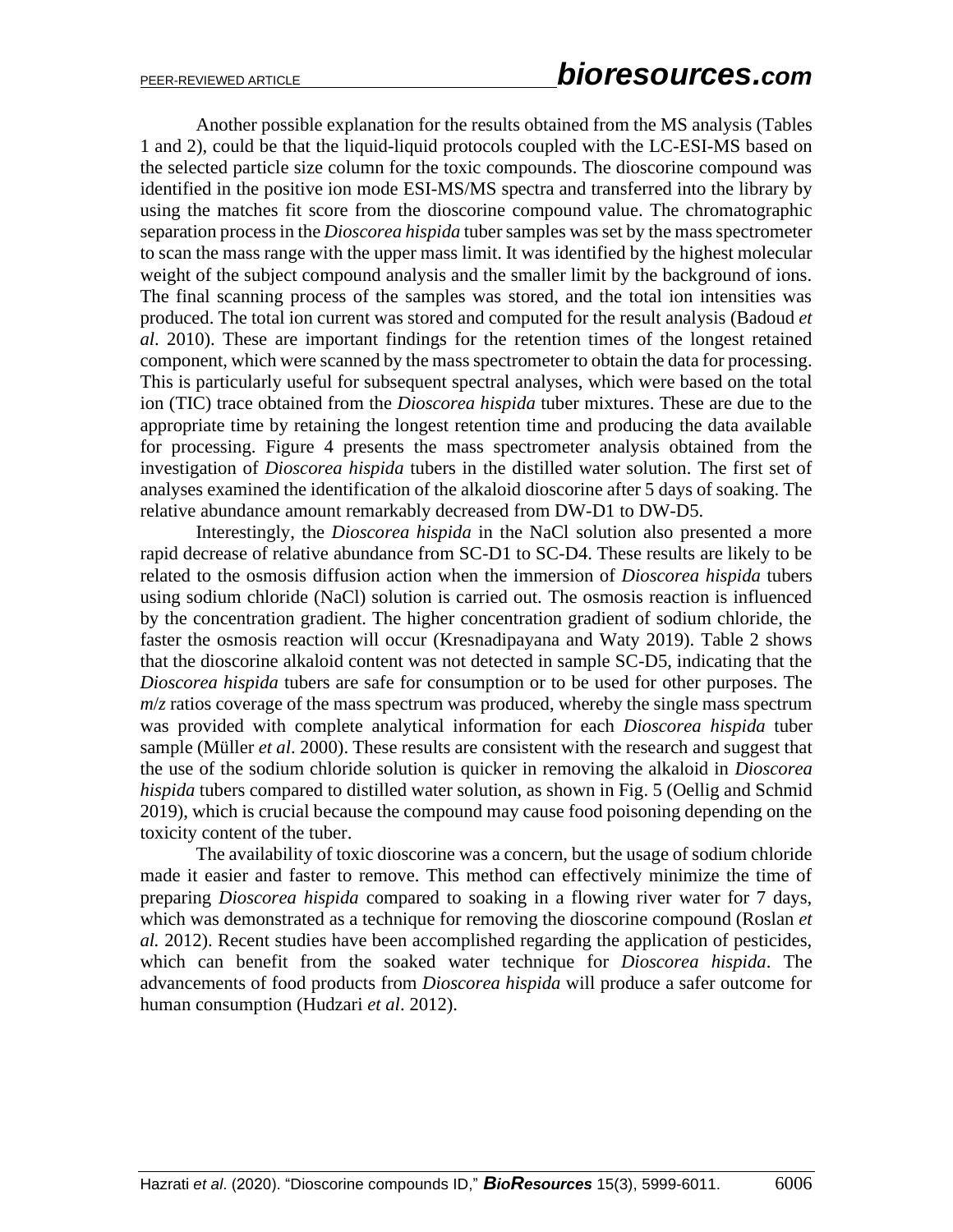

**Fig. 5.** Spectra of fragment ions in MS analysis of dioscorine compound for NaCl: (a) SC-D1, (b)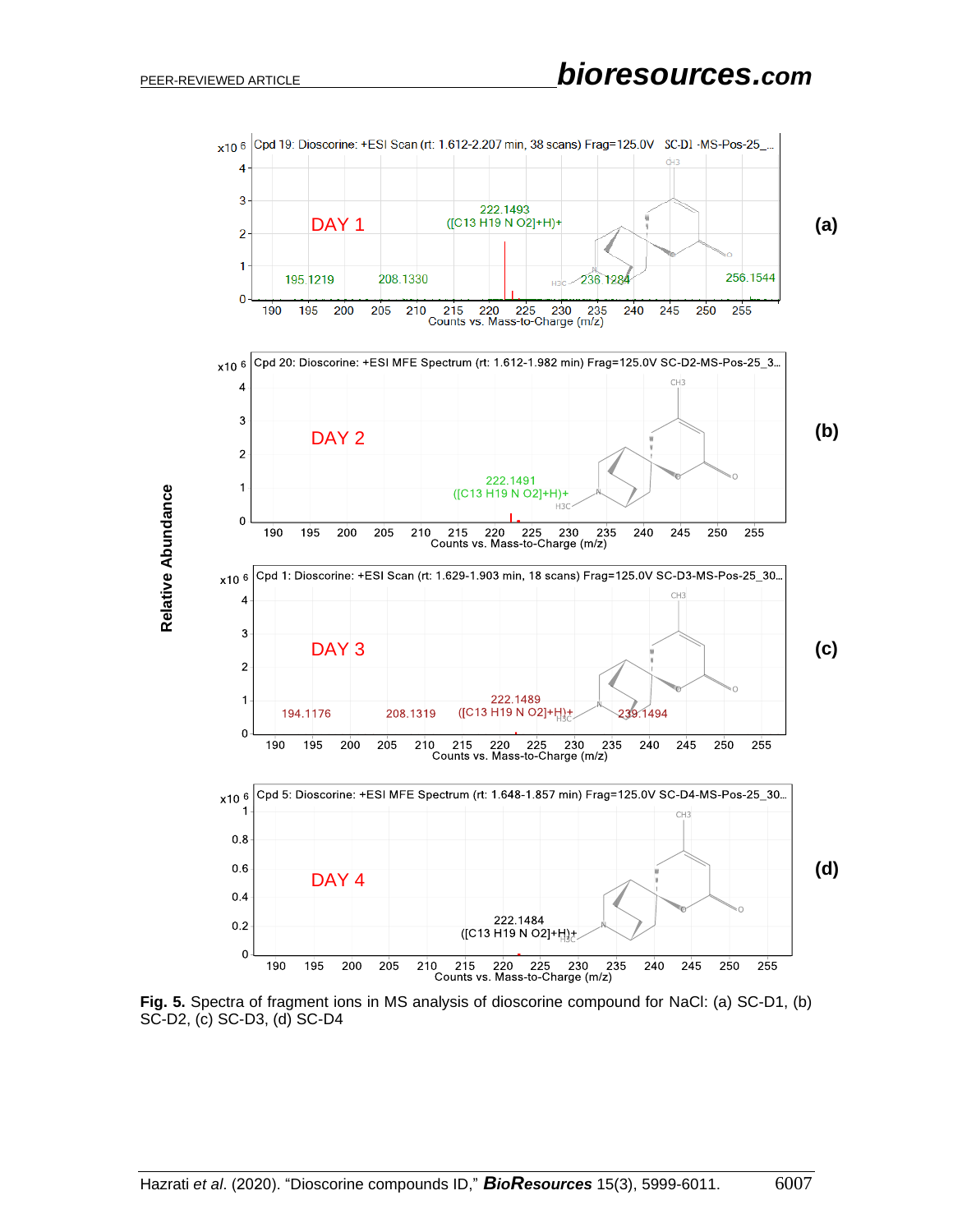## **CONCLUSIONS**

- 1. The present study was designed to determine the minimum days for removing alkaloid dioscorine in *Dioscorea hispida* tubers. It was found that the dioscorine compound was removed faster by using the sodium chloride 1.0 M NaCl solution compared to distilled water.
- 2. The results from the LC-ESI-MS analysis showed that on day 5, there was no dioscorine detected for soaking in 1.0 M NaCl compared to 281000 of relative abundance amount in the distilled water solution.
- 3. This study established a qualitative LC-MS framework for detecting the dioscorine compound, and this approach has proven useful in expanding the understanding of toxic removal in *Dioscorea hispida* tubers.

# **ACKNOWLEDGMENTS**

The authors would like to thank the Universiti Putra Malaysia for the financial support provided through the Universiti Putra Malaysia Research Grant Scheme HiCOE (vote number 6369107), as well as the German Malaysian Institute for providing the award to the principal author in this project.

# **REFERENCES CITED**

- Abiodun, O. A., Adegbite, J. A., and Oladipo, T. S. (2009). "Effect of soaking time on the pasting properties of two cultivars of trifoliate yam (*Dioscorea dumetorum*) flours," *Pakistan J. Nutr*. 8(10), 1537-1539. DOI: 10.3923/pjn.2009.1537.1539
- Badoud, F., Grata, E., Perrenoud, L., Saugy, M., Rudaz, S., and Veuthey, J. L. (2010). "Fast analysis of doping agents in urine by ultra-high-pressure liquid chromatography-quadrupole time-of-flight mass spectrometry. II: Confirmatory analysis," *J. Chromatogr. A* 1217(25), 4109-4119. DOI: 10.1016/j.chroma.2009.11.001
- Barbieri, M., and Heard, C. M. (2019). "Isolation of punicalagin from *Punica granatum* rind extract using mass-directed semi-preparative ESI-AP single quadrupole LC-MS," *J. Pharmaceut. Biomed.* 166, 90-94. DOI: 10.1016/j.jpba.2018.12.033
- Biswal, R. N., and Bozormer, K. (1991). "Equilibrium data for osmotic concentration of potato in nacl water solution," *J. Food Process Eng.* 14(4), 237-245. DOI: 10.1111/j.1745-4530.1991.tb00134.x
- Brown, S., and Carmical, J. (2019). "Phospholipid depletion techniques in LC ‐ MS bioanalysis," in: *Sample Preparation in LC-MS Bioanalysis*, W. Li, W. Jan, and Y, Fu (eds.), John Wiley & Sons, Inc., Hokoben, NJ. pp. 52-67. DOI: 10.1002/9781119274315.ch4
- Della-Flora, A., Becker, R. W., Benassi, S. F., Toci, A. T., Cordeiro, G. A., Ibáñez, M., Portolés, T., Hernández, F., Boroski, M., and Sirtori, C. (2019). "Comprehensive investigation of pesticides in Brazilian surface water by high resolution mass spectrometry screening and gas chromatography – mass spectrometry quantitative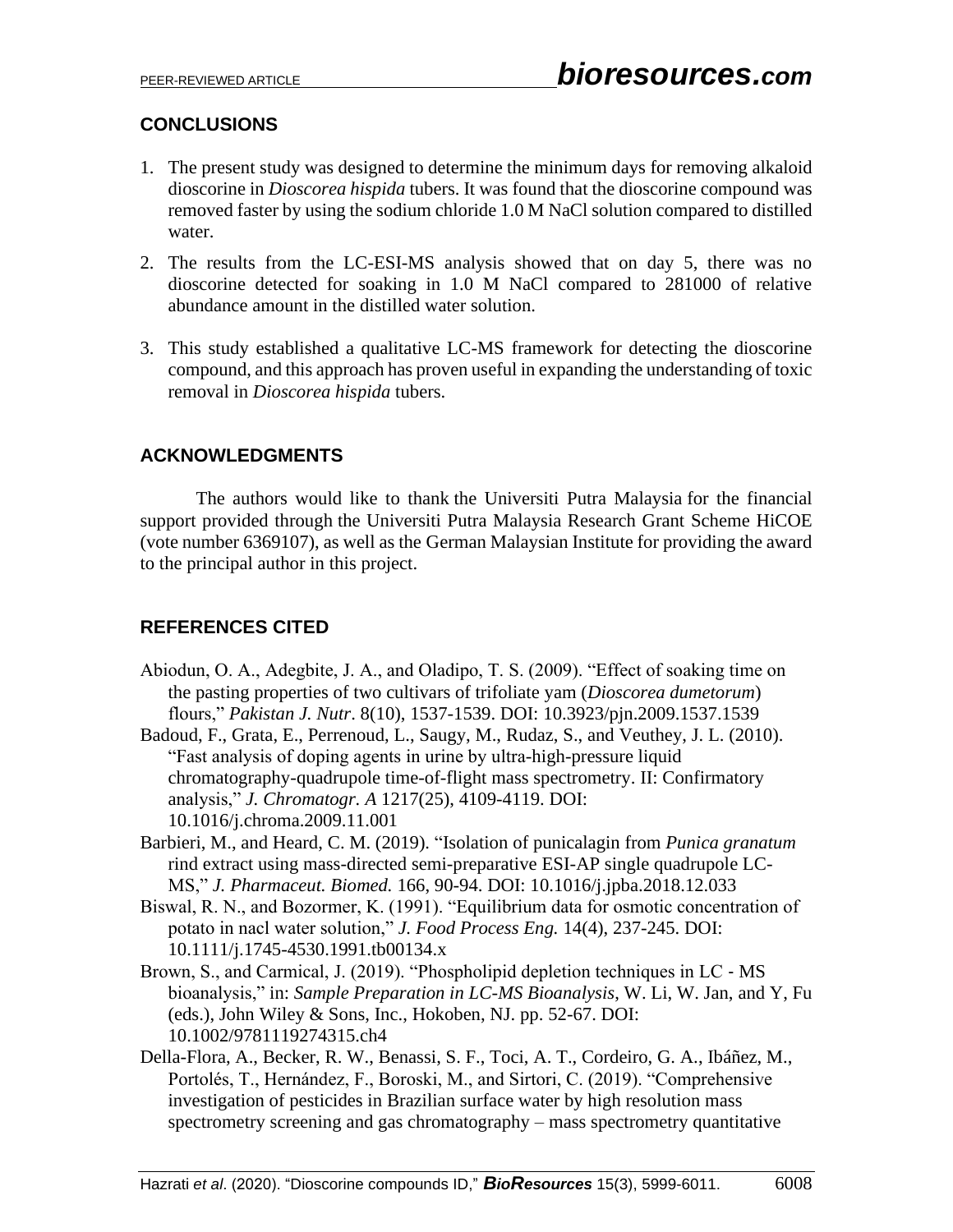analysis," *Sci. Total Environ.* 669, 248-257. DOI: 10.1016/j.scitotenv.2019.02.354

- Edhirej, A., Sapuan, S. M., Jawaid, M., and Zahari, N. I. (2017). "Preparation and characterization of cassava bagasse reinforced thermoplastic cassava starch," *Fiber Polym.* 8, 162-171. DOI: 10.1007/s12221-017-6251-7
- Gunawan, S., Aparamarta, H. W., Anindita, B. P., and Antari, A. T. (2019). "Effect of fermentation time on the quality of modified gadung flour from gadung tuber (*Dioscorea hispida* Dennst.)," in: *Broad Exposure to Science and Technology 2019*, Bali, Indonesia. DOI: 10.1088/1757-899X/673/1/012002
- Hajšlová, J., Schulzová, V., Botek, P., and Lojza, J. (2018). "Natural toxins in food crops and their changes during processing," *Czech J. Food Sci.* 22, S29-S34. DOI: 10.17221/10606-cjfs
- Halimatul, M. J., Sapuan, S. M., Jawaid, M., Ishak, M. R., and Ilyas, R. A. (2019a). "Effect of sago starch and plasticizer content on the properties of thermoplastic films: Mechanical testing and cyclic soaking-drying," *Polimery*. 64(6), 32–41. DOI: 10.14314/polimery.2019.6.5
- Halimatul, M. J., Sapuan, S. M., Jawaid, M., Ishak, M. R., and Ilyas, R. A. (2019b). "Water absorption and water solubility properties of sago starch biopolymer composite films filled with sugar palm particles," *Polimery*. 64(9), 27–35. DOI:10.14314/polimery.2019.9.4
- Hamid, Z. A. A., Idris, M. H. M., Arzami, N. A. A. B., and Ramle, S. F. M. (2019). "Investigation on the chemical composition of *Discorea hispida dennst* (Ubi Gadong)," *AIP Conf. Proc. 2068.* DOI: 10.1063/1.5089340
- Hudzari, R. M., Ssomad, M. A. H. A., Rizuwan, Y. M., Asimi, M. N. N., and Abdullah, A. B. C. (2012). "Development of automatic alkaloid removal system for *Dioscorea hispida*," *Front. Sci.* 1(1), 16-20. DOI: 10.5923/j.fs.20110101.03
- Ilyas, R. A., and Sapuan, S. M. (2020). "The preparation methods and processing of natural fibre bio-polymer composites," *Current Organic Synthesis*. 16(8), 1068-1070. DOI:10.2174/157017941608200120105616
- Ilyas, R. A., Sapuan, S. M., Atiqah, A., Ibrahim, R., Abral, H., Ishak, M. R., Zainudin, E. S., Nurazzi, N. M., Atikah, M. S. N., Ansari, M. N. M., Asyraf, M. R. M., Supian, A. B. M., & Ya, H. (2019a). "Sugar palm ( *Arenga pinnata* [Wurmb .] Merr ) starch films containing sugar palm nanofibrillated cellulose as reinforcement: Water barrier properties," *Polymer Composites*. 41(2), 459-467. DOI: 10.1002/pc.25379
- Ilyas, R. A., Sapuan, S. M., Ibrahim, R., Abral, H., Ishak, M. R., Zainudin, E. S., Atikah, M. S. N., Mohd Nurazzi, N., Atiqah, A., Ansari, M. N. M., Syafri, E., Asrofi, M., Sari, N. H., and Jumaidin, R. (2019b). "Effect of sugar palm nanofibrillated cellulose concentrations on morphological, mechanical and physical properties of biodegradable films based on agro-waste sugar palm (*Arenga pinnata (Wurmb.) Merr*) starch," *Journal of Materials Research and Technology*, 8(5), 4819-4830. DOI: 10.1016/j.jmrt.2019.08.028
- Ilyas, R. A., Sapuan, S. M., Ishak, M. R., and Zainudin, E. S. (2018). "Development and characterization of sugar palm nanocrystalline cellulose reinforced sugar palm starch bionanocomposites," *Carbohydrate Polymers*. 202, 186-202. DOI: 10.1016/j.carbpol.2018.09.002
- Irmayadani, T. M. I., Yopi, and Febriani. (2019). "Preliminary study of bioethanol production by Saccharomyces cerevisiae BTCC12 utilizing hydrolysis products of *Dioscorea hispida* tubers," in: *The 3rd International Conference on Natural and Enviornmental Sciences*, Banda Aceh, Indonesia. DOI: 10.1088/1755-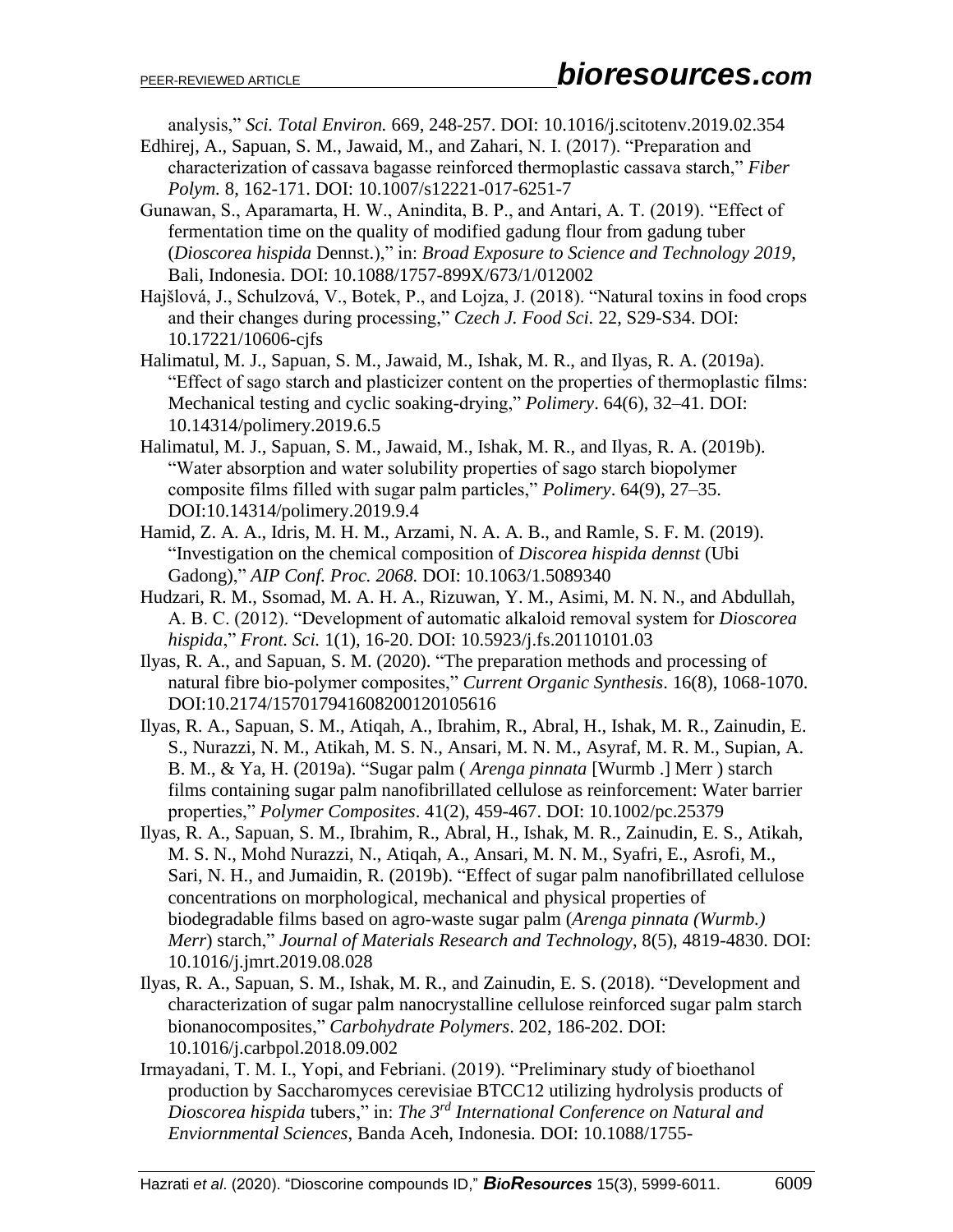1315/364/1/012004

- Jalal, R. S., Weber, J. F. F., and Manshoor, N. (2018). "Dereplication of oligostilbenes in dipterocarpaceous plants using LCMS-ESI-Ion trap-database," *J. Liq. Chromatogr. R. T.* 41(4), 161-169. DOI: 10.1080/10826076.2018.1428200
- Jumaidin, R., Ilyas, R. A., Saiful, M., Hussin, F., and Mastura, M. T. (2019a). "Water transport and physical properties of sugarcane bagasse fibre reinforced thermoplastic potato starch biocomposite," *Journal of Advanced Research in Fluid Mechanics and Thermal Sciences*. 61(2), 273-281.
- Jumaidin, R., Khiruddin, M. A. A., Asyul Sutan Saidi, Z., Salit, M. S., and Ilyas, R. A. (2020). "Effect of cogon grass fibre on the thermal, mechanical and biodegradation properties of thermoplastic cassava starch biocomposite," *International Journal of Biological Macromolecules*. 146, 746-755. DOI: 10.1016/j.ijbiomac.2019.11.011
- Jumaidin, R., Saidi, Z. A. S., Ilyas, R. A., Ahmad, M. N., Wahid, M. K., Yaakob, M. Y., Maidin, N. A., Rahman, M. H. A., and Osman, M. H. (2019b). "Characteristics of cogon grass fibre reinforced thermoplastic cassava starch biocomposite: Water absorption and physical properties," *Journal of Advanced Research in Fluid Mechanics and Thermal Sciences* 62(1), 43-52.
- Kumoro, A. C., Retnowati, D. S., Ratnawati, R., and Widiyanti, M. (2019). "Effect of temperature and reaction time on the swelling power and solubility of gadung (*Dioscorea hispida* dennst) tuber starch during heat moisture treatment process," *J. Phys. Conf. Ser.* 1295. DOI: 10.1088/1742-6596/1295/1/012062
- Kresnadipayana, D., and Waty, H. (2019) "The concentration of NaCl soaking to decreasing cyanide levels in Gadung (*Dioscorea hispida* Dennst)," *Jurnal Teknologi Laboratorium.* 8(1), 36-40 DOI: 10.29238/teknolabjournal.v8i1.156
- Lee, B. I., Park, M., Shin, S., Byeon, J., Park, Y., Kim, N., Choi, J., and Shin, Y. G. (2019). "Quantitative analysis of tozadenant using liquid plasma and its human pharmacokinetics prediction pharmacokinetic modeling," *Molecules* 24(7), 1295. DOI: 10.3390/molecules24071295
- Leete, E., and Michelson, R. H. (1988). "Biosynthesis of dioscorine from trigonelline," *Phytochemistry* 27(12), 3793-3798. DOI: 10.1016/0031-9422(88)83019-X
- Mlingi, N. L. V., Bainbridge, Z. A., Poulter, N. H., and Rosling, H. (1995). "Critical stages in cyanogen removal during cassava processing in southern Tanzania," *Food Chem.* 53(1), 29-33. DOI: 10.1016/0308-8146(95)95782-2
- Mohd Hori, N. A. F., Mohd Nasir, N. F., Mohd, N. A., Cheng, E. M., and Sohaimi, S. N. (2016). "The fabrication and characterization of hydroxyapatite-ubi gadong starch based tissue engineering scaffolds," in: *2016 - IEEE-EMBS Conf. Biomed. Eng. Sci.*, Kuala Lumpur, Malaysia, pp. 220-225. DOI: 10.1109/IECBES.2016.7843446
- Müller, C., Vogt, S., Goerke, R., Kordon, A., and Weinmann, W. (2000). "Identification of selected psychopharmaceuticals and their metabolites in hair by LC/ESI-CID/MS and LC/MS/MS," *Forensic Sci. Int.* 113(1-3), 415-421. DOI: 10.1016/S0379- 0738(00)00202-4
- Napisah, H., and Rosma, A. (2020). "Fermentation of *Dioscorea hispida* oligosaccharides as prebiotic potential by lactic acid bacteria and bifidobacterium," in: *The Third Bioprocessing and Biomanufacturing Symposium*, Perak, Malaysia. DOI: 10.1088/1757-899X/716/1/012005
- Navia, D. P., and Villada, H. S. (2005). "Thermoplastic cassava flour," in: *Thermoplastics Elastomers*, A. El-Sonbati (ed.), Intech Open, London, UK. DOI: 10.5772/34217